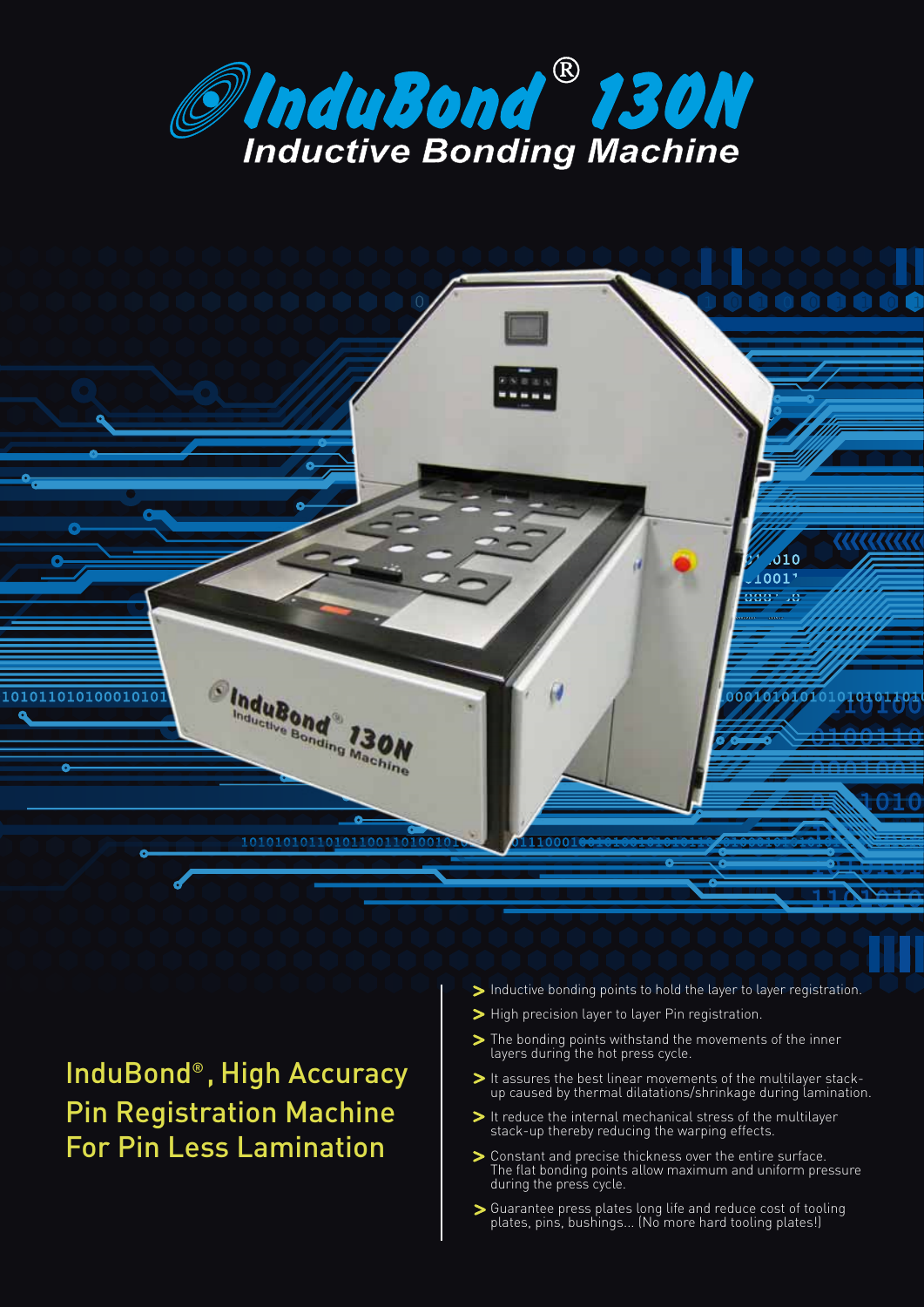

## General Description

InduBond<sup>®</sup> 130N is a new generation of the inductive bonding machines by Chemplate for layer to layer pin registration and bonding the stack-up of inner layers and prepregs of a multilayer printed circuit. This process allows to laminate the multilayer boards without the needs of the pins and hard tooling plates.

The process allows repeatability and reliability obtaining high registration precision between the inner layers (Tooling template accuracy <10 microns). The multilayer stack, previously mounted on a tooling template with high-precision mechanical pins, is bonded by InduBond® technology using 4 InduBond® heads (optional, 6 heads), which uniformly press and heat the bonding spots in all the inner layers until the prepreg resin is fused, thereby guaranteeing the bonding of multilayer stacks of up to 10-mm thick.

The tooling plate is customize, could be 2 round pins, 3 round pins, multi round pins, 3-4 slot pins or a combination; the tooling templates are light and removable (not fixed to the machine). The

resulting bonding spots are flat, without over-thickness. They are capable of withstanding the dilations and shrinkage of the hot press cycles, thereby providing the best possible linear movement of all layers in a multilayer stack-up, reducing the internal stress that cause warping and deformations and moreover, reducing the distortions and misalignments between inner layers.

Fix accurate CNC autoretract pin

**Cladubond 130N** 

Free accurate CNC autoretract pin

### Technical Requirements

- A high precision tooling template with mechanical pins is used for the lay-up and registration.
- The inner layers must first be prepared with the corres ponding registration holes (See Figure 1). These holes are generally drilled or punched post etch.
- The prepreg must also have holes for the pins. These holes do not have to be precise, and they can be 1 or 2 mm larger than those of the inner layers.

 The inner layers must have heating circuits etched in the reserve zones on both top and bottom sides.



#### Technical Data

- ∣ •\Mi\. Inner Layer Size: L.250 x W.250 mm (10x10")  $\sqrt{\frac{1}{2}}$ Weight $\frac{1}{2}$ 570Kg. (1256 lb) Max. Inner Layer Size: L.750 x W.650 mm (30x25")
	- Max. Bonding Thickness: Up to 10 mm
- Installed Power: 3Kw (400 Volt 3ph+N+G 50Hz)
- Air Pressure: 6 bar (90 psi)
- Suction Hole: 80 mm diameter (3,15")
- Suction Flow: Min-160 Vs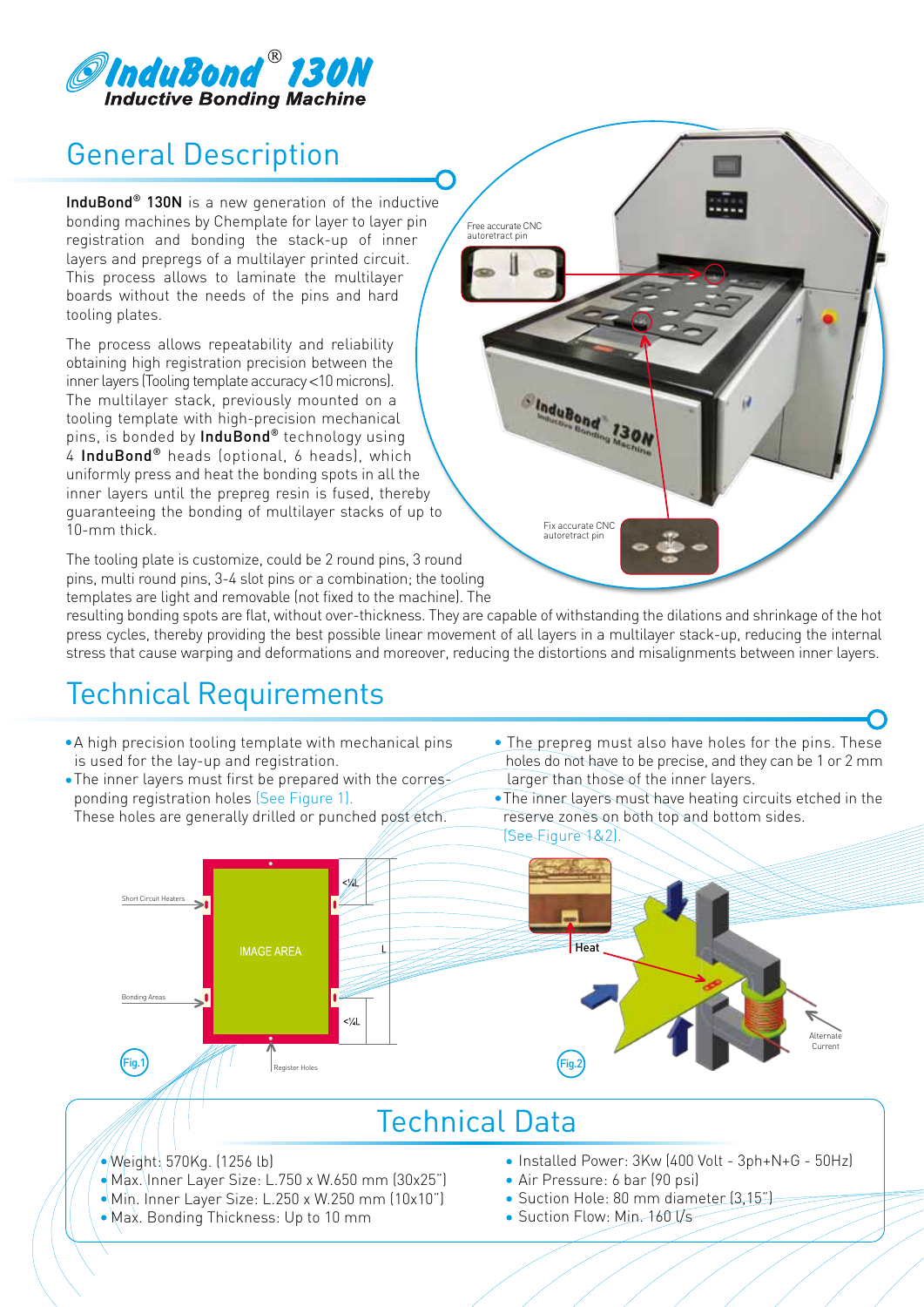# Procedure Description

- 1. Place the internal layer #1 on the pins over the Tooling Template.
- 2. Put on the prepreg sheets required for the stack-up.
- 3. The machine automatically move the tooling template with the multilayer stack-up to the bonding zone.
- 4. Repeat step 1 and 2 until the multilayer stack-up is completed.
- 5. Once the stack-up is complete, the operator must confirm by a foot switch.
- 6. The machine closes the top plate (press) to keep the stack-up firmly flat and to ensure the correct (ay-up alignment of all inner layers.
- 7. The Inductive Bonding Heads (InduBond®) close the electrodes, and the bonding cycle begins
- 8. Once the Bonding cycle has ended, the machine moves the tooling template with the multilaver assembly to the initial position and pins retract automatically to manually remove the bonded stack-up.
- **9.** Repeat the process.

(The typical bonding time for an 8 layer stack is approximately 45-60 Sec.)

## Machine Layout



## Standard Composition

The standard composition includes

- Inductive Bonding Machine (InduBond® 130)
- 4 Inductive Bonding Heads and controls.
- Dedicated tooling template (according customer requirements).
- **Instructions book**
- Technical data to prepare the inner layers.
- **Installation and training.**
- Technical support.





Some options are available:

Optional

- 2 Additional Inductive Bonding Heads and control. [Recommended for big panel, 610-762 mm (24-30")].
- Automatic Heads positioning (servo motor).
- PC software controlling and remote control.

14um

- Pre-Assembly station with 2 registration tooling templates (Fig.3).
	- (This option allows to double the machine production with low cost).

## Alignment Accuracy

Cross section of typical registration results on high layer account.

www.indubond.com

Fig.3